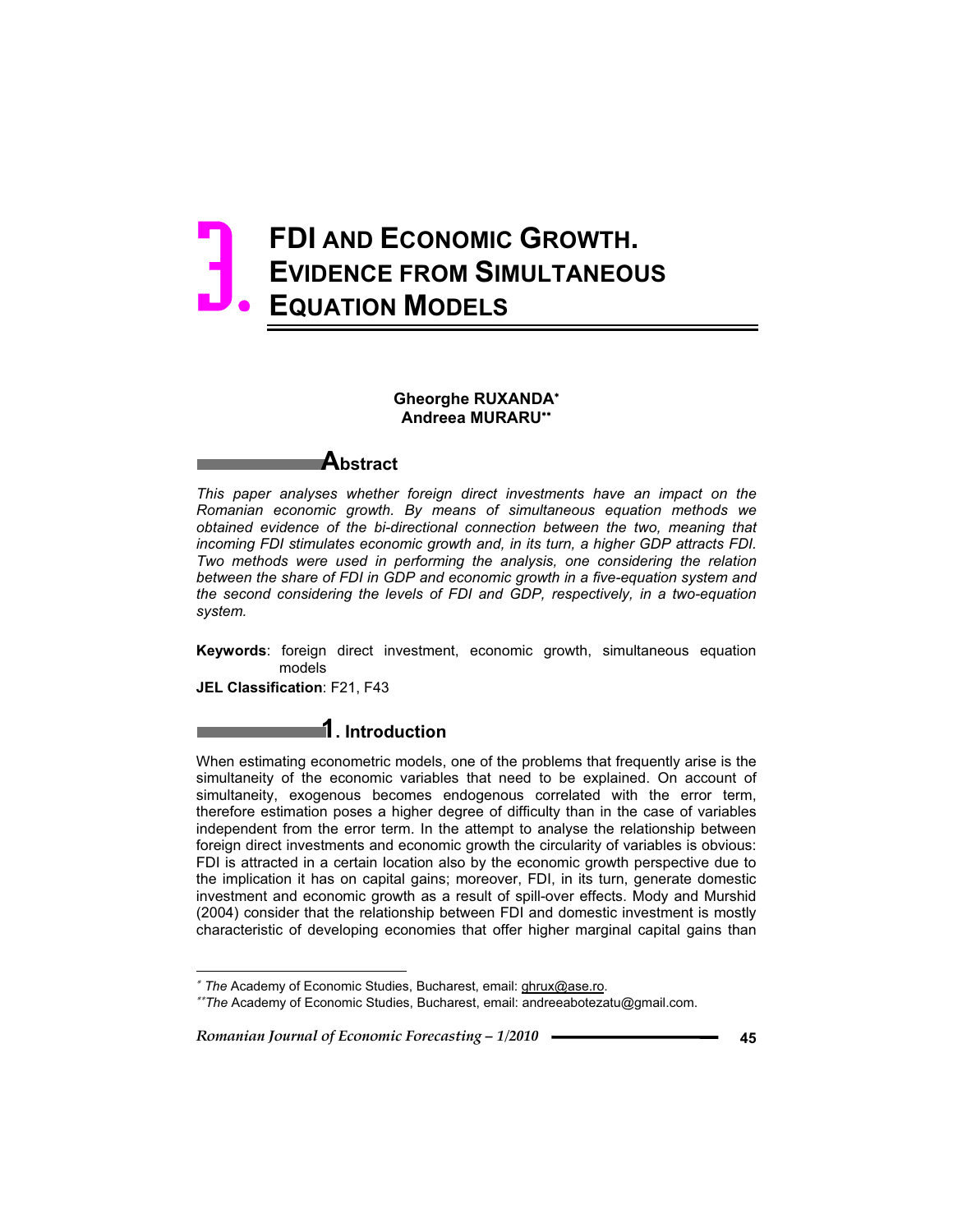the global interest rate which is attractive for FDI which consequently favours domestic investment.

The ways in which FDI is known to affect and generate economic growth is through capital stock accumulation, inducing technological progress and by influencing the labour market by reducing unemployment (Delali, 2003). Still, even if it is known and generally admitted that FDI contributes to the technological transfer from developed to developing countries, as Roy and Berg show, most of the FDI flows occur between developed economies, the US being the largest recipient (Roy and Berg, 2006). This is also confirmed by Udo and Obiora who state that FDI has mostly gone to countries where the capital/labour ratio is higher (Udo and Obiora, 2006). A possible explanation can be found in the factors generating the capital inflows: differences in the endowment with production factors (such as lower wages), the desire to gain access to new markets or the access to natural resources (Pauly and Hejazi).

In a study investigating 140 countries, Ghatak and Halicioglu found that FDI has a positive impact on real per-capita GDP (Ghatak and Halicioglu, 2006), furthermore, Roy and Berg also found evidence of positive and significant impact of the share of FDI in GDP on economic growth for the US by using SEM (Roy& Berg, 2006); on the other hand, Udo *et al*. found no evidence of the relation FDI-economic growth when analysing the West African Monetary Zone (Udo and Obiora, 2006), proving the unilateral relation according to which FDI is attracted to countries with higher GDP per capita. Another one-way relation – only that opposed to the previous – was shown by Mehanna who demonstrated that investment precedes growth on a panel of 80 developing countries (Mehanna, 2003).

In this study, we investigate the importance of FDI for economic growth in Romania, throughout the period 2000Q1 – 2009Q1 by means of simultaneous equation systems. There are two approaches; one consists in analysing a larger simultaneous equation system (5 equations) in which we analyse FDI as a share of GDP and the second one consists of a two-equation system in which both FDI and GDP are included in their levels.

The paper has four parts, the first is the introduction, the second shortly describes the simultaneous equation systems, the third presents the models used and the results obtained in the estimation and the fourth part concludes.

### **2. Simultaneous equation systems – Short description**

One of the essential conditions for estimating the parameters in a regression by OLS is the independence of explicative variables from the model residuals. When modelling economic variables, it frequently happens that the variables intended to be explicative and, therefore, exogenous variables in the regression model have a simultaneous behaviour with the endogenous variables, and, consequently, lose their exogeneity characteristics. The endogeneity of explicative variables makes the estimation of efficient and convergent parameter estimators through OLS impossible. The general form of a system with m simultaneous equations is: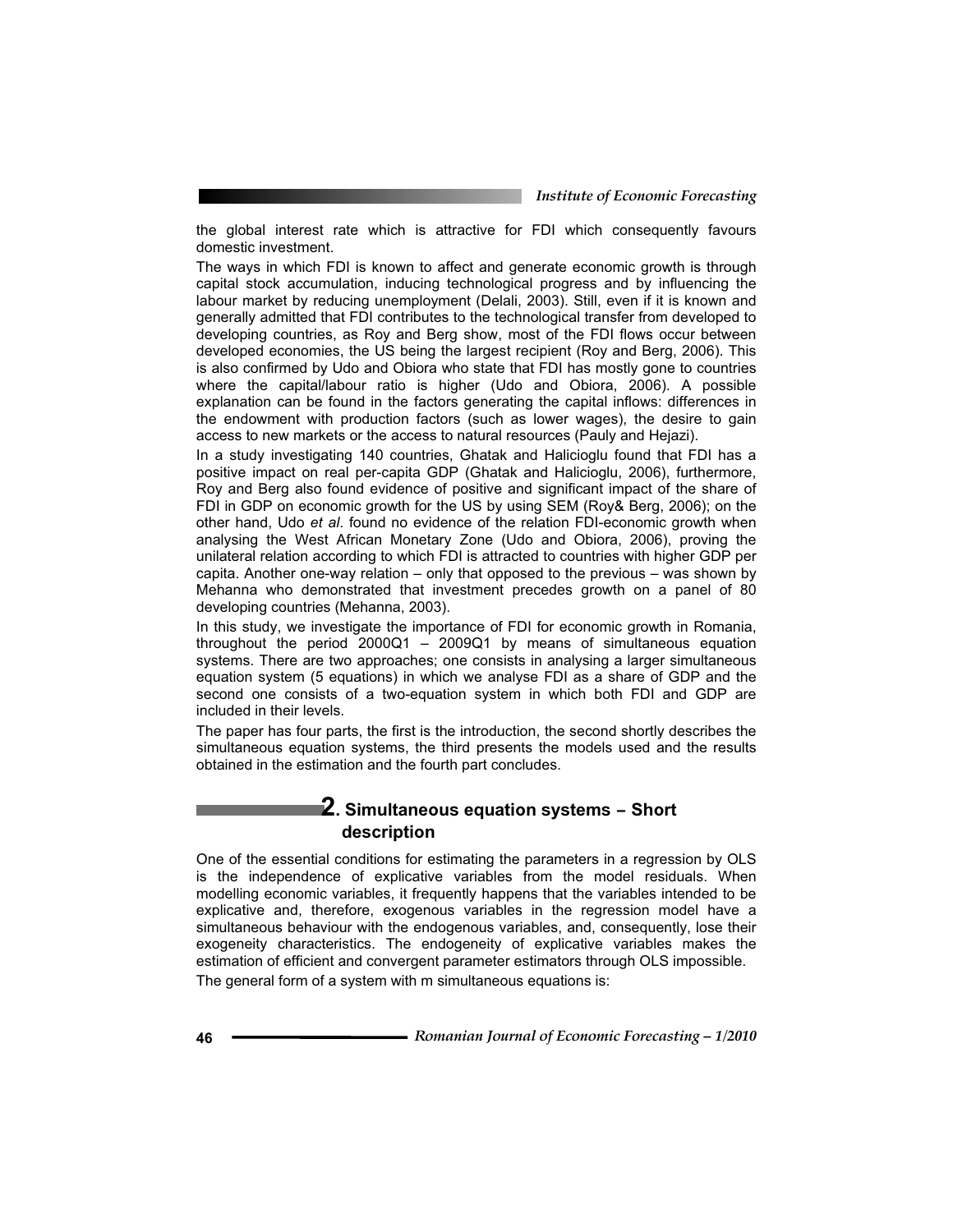$$
BY_t + \Gamma X_t = u_t \tag{1}
$$

where: *Y* is a  $(m \times 1)$  vector of endogenous variables, *X* is a  $(q \times 1)$  vector of predetermined, exogenous, variables and  $u$  is the  $(m \times 1)$  residuals' vector. B is the  $(m \times m)$  matrix of coefficients for the endogenous variables and  $\Gamma$  is the  $(m \times q)$ matrix of coefficients for the predetermined variables. The errors of the model have the following characteristics:  $E(u_t)=0$ ,  $Var(u_t)=\sum$ , and are not autocorrelated  $cov(u_t, u_s) = 0.$ 

The simultaneity in the variables can be handled by transforming the system from the structural form in (1) to the reduced form:

$$
Y_t = -B^{-1} \Gamma X_t + B^{-1} u_t \tag{2}
$$

Considering  $-B^{-1}\Gamma$  as  $\Pi_t$  and  $B^{-1}u_t$  as  $v$ , we get:

$$
Y_t = \Pi_t X_t + v_t \tag{3}
$$

The reduced form makes the connection between the endogenous variables and the exogenous from the  $X_t$ , vector, therefore the simultaneity being eliminated.

In order to be estimated, the system needs to be identified, i.e. all its equations to be identified. The fulfilment of the order and rank conditions ensures the identification of the system.

Considering the previously described system (M equations, m endogenous variables in the analysed equation, Q predetermined variables in the system and q in the equation, respectively), the order condition can be put as follows: an equation is identified if it excludes at least m-1 endogenous variables – i.e. the number of endogenous variables absent from the equation to be lower or equal to the number of equations in the system minus 1 (if the number of excluded variables is m-1, then the equation is exactly identified; if it excludes more than m-1 endogenous variables the equation is overidentified and when the number of excluded variables is lower than m-1, the equation is unidentified).<sup>1</sup> Still, the order condition is not sufficient for evaluating the system. Although very easy to check, this condition is not sufficient.

A necessary and sufficient condition is the rank condition. According to the rank condition, an equation is identified if the matrix formed from the columns of the matrices B and  $\Gamma$  corresponding to the variables absent from the analysed equation but present in the other equations is m-1. When the system is unidentified, the matter can be corrected by including supplementary variables in the identified or overidentified equation, or, on the contrary, by eliminating variables from the unidentified equation – if it is in accordance with the economic theory (Pecican, 2005). As in our analysis we use two methods for estimating simultaneous equation systems

(2SLS and 3SLS), only these two will be briefly presented.

When estimating an equation such as

 $\overline{a}$ 

*<sup>1</sup> The order condition can also be stated as: the number of predetermined variables excluded*  from the equation shouldn't be lower than the number of endogenous variables included in the *equation minus 1 (Q-qm-1). (Gujarati, 1995).*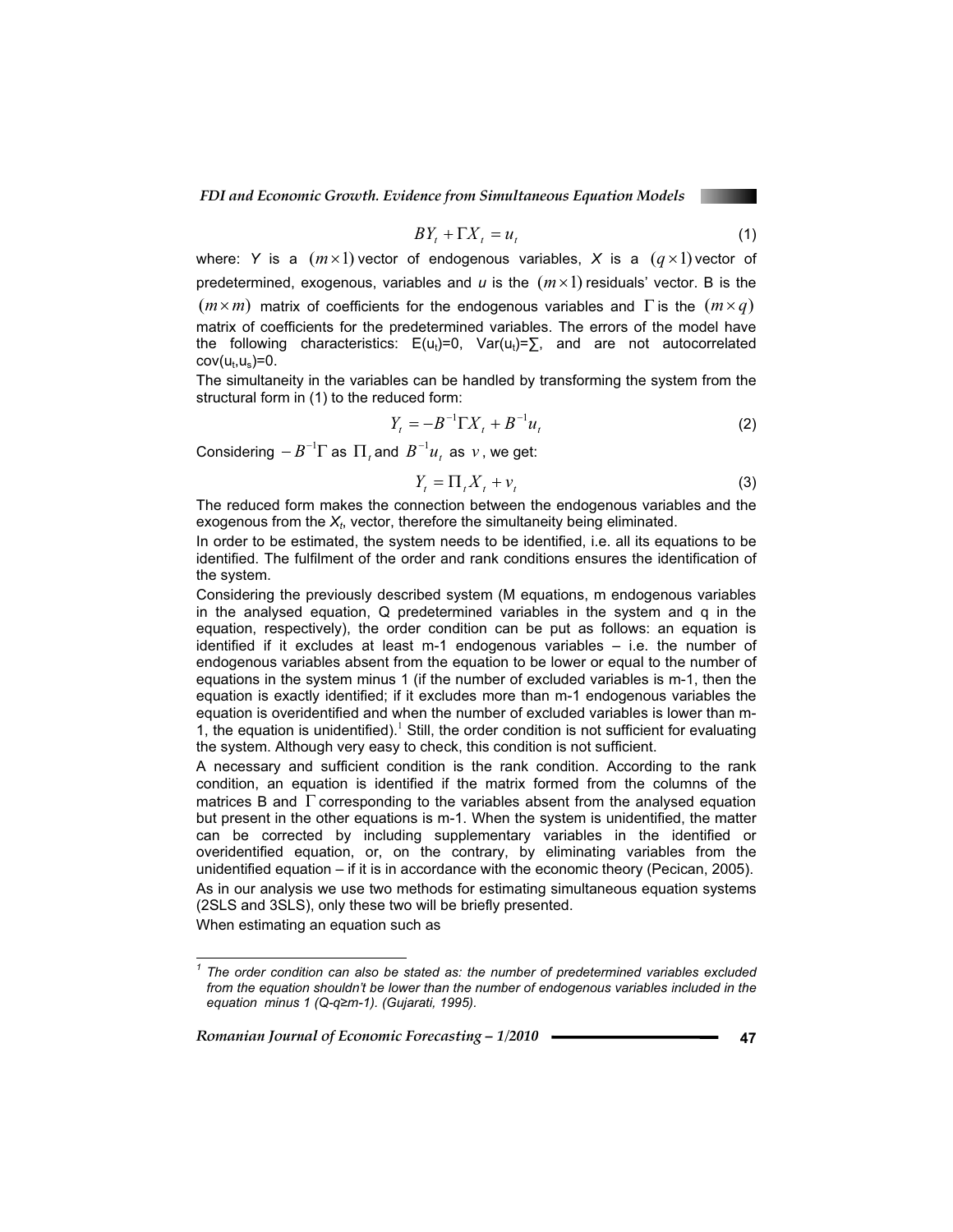$$
y_j = X_j \beta_j + u_j \tag{4}
$$

with the help of TSLS, the predetermined and the lagged endogenous variables in the system are used as instruments. Let Z be the vector of these instruments  $Z = (z_1 \quad z_2 \quad ... \quad z_t)^T$  and E(Z'u)=0.

Therefore, in the first stage of TSLS,  $X_j$  is written as a linear combination of Z:

$$
\hat{X}_j = Z(Z'Z)^{-1}Z'X_j
$$
\n<sup>(5)</sup>

In the second stage,  $y_j$  is estimated by replacing  $X_j$  with the previously estimated values and the estimator  $\hat{\beta}$  is obtained:

$$
\hat{\beta} = (\hat{X}_j' X_j)^{-1} \hat{X}_j' y_j
$$
\n
$$
\text{or,}
$$
\n(6)

$$
\hat{\beta} = (X_j'Z(Z'Z)^{-1}Z'X_j)^{-1}X_j'Z(Z'Z)^{-1}Z'y_j
$$
\n(10)

The 3SLS is a version on 2SLS with the difference that the system parameters are estimated for the whole system and not for each equation.

Writing the model with equations like  $y_j = X_j \beta_j + u_j$ , in matrix form, we have:

$$
\begin{pmatrix} y_1 \\ \vdots \\ y_m \end{pmatrix} = \begin{pmatrix} x_1 & 0 & 0 \\ 0 & \ddots & 0 \\ 0 & 0 & x_m \end{pmatrix} \begin{pmatrix} \beta_1 \\ \vdots \\ \beta_m \end{pmatrix} + \begin{pmatrix} u_1 \\ \vdots \\ u_m \end{pmatrix}
$$
(11)  
or  

$$
\widetilde{y} = \widetilde{X}\beta + \widetilde{u} \quad (12)
$$
  

$$
var(\widetilde{u}) = \begin{pmatrix} \sigma_{11}I_T & \cdots & \sigma_{1m}I_T \\ \vdots & \ddots & \vdots \\ \sigma_{m1}I_T & \cdots & \sigma_{mm}I_T \end{pmatrix} = \Sigma \otimes I_T
$$
(13)

The values of X, estimated exactly as in 2SLS can be put in matrix form as follows:

$$
\begin{pmatrix} \hat{x}_1 & 0 & 0 \\ 0 & \ddots & 0 \\ 0 & 0 & \hat{x}_m \end{pmatrix} = \begin{pmatrix} Z(Z'Z)^{-1}Z'x_1 & 0 & 0 \\ 0 & \ddots & 0 \\ 0 & 0 & Z(Z'Z)^{-1}Z'x_m \end{pmatrix}
$$
(14)

If  $C_z = Z(Z'Z)^{-1}Z$ , we have:

$$
\begin{pmatrix} \hat{x}_1 & 0 & 0 \\ 0 & \ddots & 0 \\ 0 & 0 & \hat{x}_m \end{pmatrix} = \begin{pmatrix} C_z x_1 & 0 & 0 \\ 0 & \ddots & 0 \\ 0 & 0 & C_z x_m \end{pmatrix} = (I_m \otimes C_z) \widetilde{X}
$$
(15)

So, by using (14) and (15) the system's parameters estimated by 3SLS are: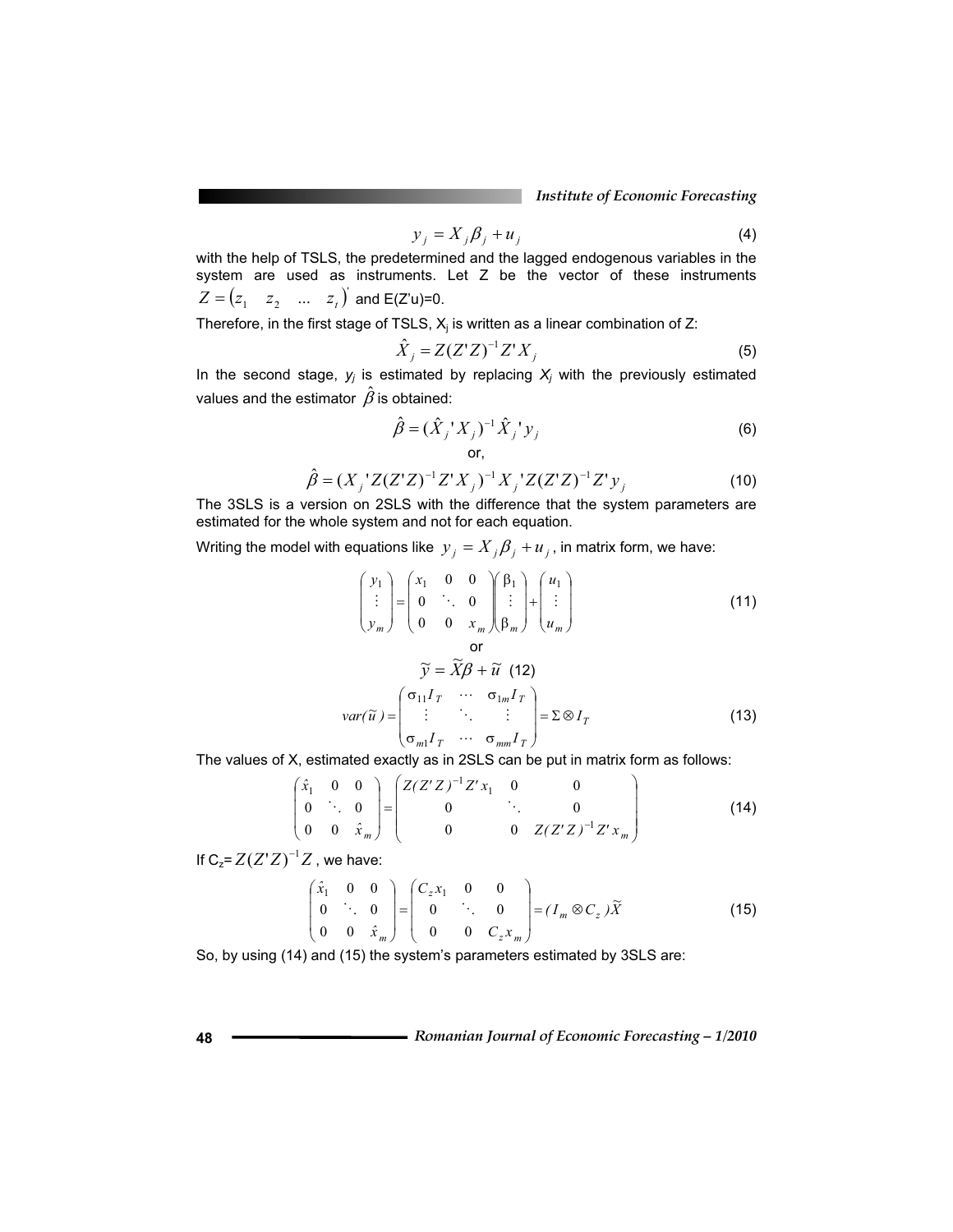$$
\hat{\beta} = (\widetilde{X}^{\dagger} (I_m \otimes C_z)^{\dagger} (\Sigma \otimes I_T)^{-1} (I_m \otimes C_z) \widetilde{X})^{-1} \widetilde{X}^{\dagger} (I_m \otimes C_z)^{\dagger} (\Sigma \otimes I_T)^{-1} \widetilde{y} =
$$
\n
$$
= (\widetilde{X}^{\dagger} (\Sigma^{-1} \otimes C_z) \widetilde{X})^{-1} \widetilde{X}^{\dagger} (\Sigma^{-1} \otimes C_z) \widetilde{y}
$$
\n(16)

 $\Sigma$  is estimated by  $\hat{\Sigma}$ , an estimator obtained from the residuals determined as difference between  $\mathsf{y}_\mathsf{j}$  and  $\overline{X}_\mathsf{j} \hat{\beta}$  :

$$
\sigma_{ij} = \frac{e_i^{\dagger} e_j}{T} \tag{17}
$$

$$
e_j = y_j - X_j \hat{\beta}
$$
 (18)

### **3. Estimating the relationship between economic growth and FDI through simultaneous equation systems**

Using first a five simultaneous equation system and then a more focused two-equation system, we try to point out the degree of inter-correlation between the inflow of FDI and GDP for Romania. The analysis covers the period 2000Q1 – 2009Q1, and is based on quarterly data (source: NBR). The variables affected by seasonality were previously seasonally adjusted by means of the Tramo-Seats procedure implemented in Demetra software. All variables are expressed in real terms and enter the equations in logarithms.

The simultaneous equation estimation is the case of the proposed analysis essential due to the simultaneity bias. An alternative to the system equation estimation would be the VAR, the advantage of the former is a stronger economic premise.

#### *3.1. The 3SLS approach*

As non-stationary series lead to spurious results we differenced the affected variables and included a trend component (for the variables entering in levels  $-$  TS) in the system so that the results be pertinent.

The equations of the system describe:

1. The GDP determinants

We used for explaining GDP the following factors: FDI as a percentage of GDP, gross fixed capital formation also as percentage of GDP and exports to account for the export driven behaviour of GDP described in the economic literature, and the increase in labour force. This specification of GDP is common when analysing it in relation to FDI (Roy, Berg, 2006; Delai, 2003; Ghatak, Halicioglu, 2006).

 *gr\_gdp=a(1)+a(2)\*(lgfcf\_gdp)+a(3)\*(lfdi\_gdp)+a(4)\*lexport\_gdp+a(5)\*gr\_l* (19) 2. FDI determinants: economic growth, domestic investment, labour cost:

 *lfdi\_gdp=b(1)+b(2)\*gr\_gdp+b(3)\*lgfcf\_gdp+b(4)\*d(lwage)+b(5)\*lfdi\_gdp(-1)* (20) There still are factors that influence the inflows of FDI which are hard to quantify, such as government policies, economic and political stability, technological infrastructure, the business climate, etc. (Sethi, 2003).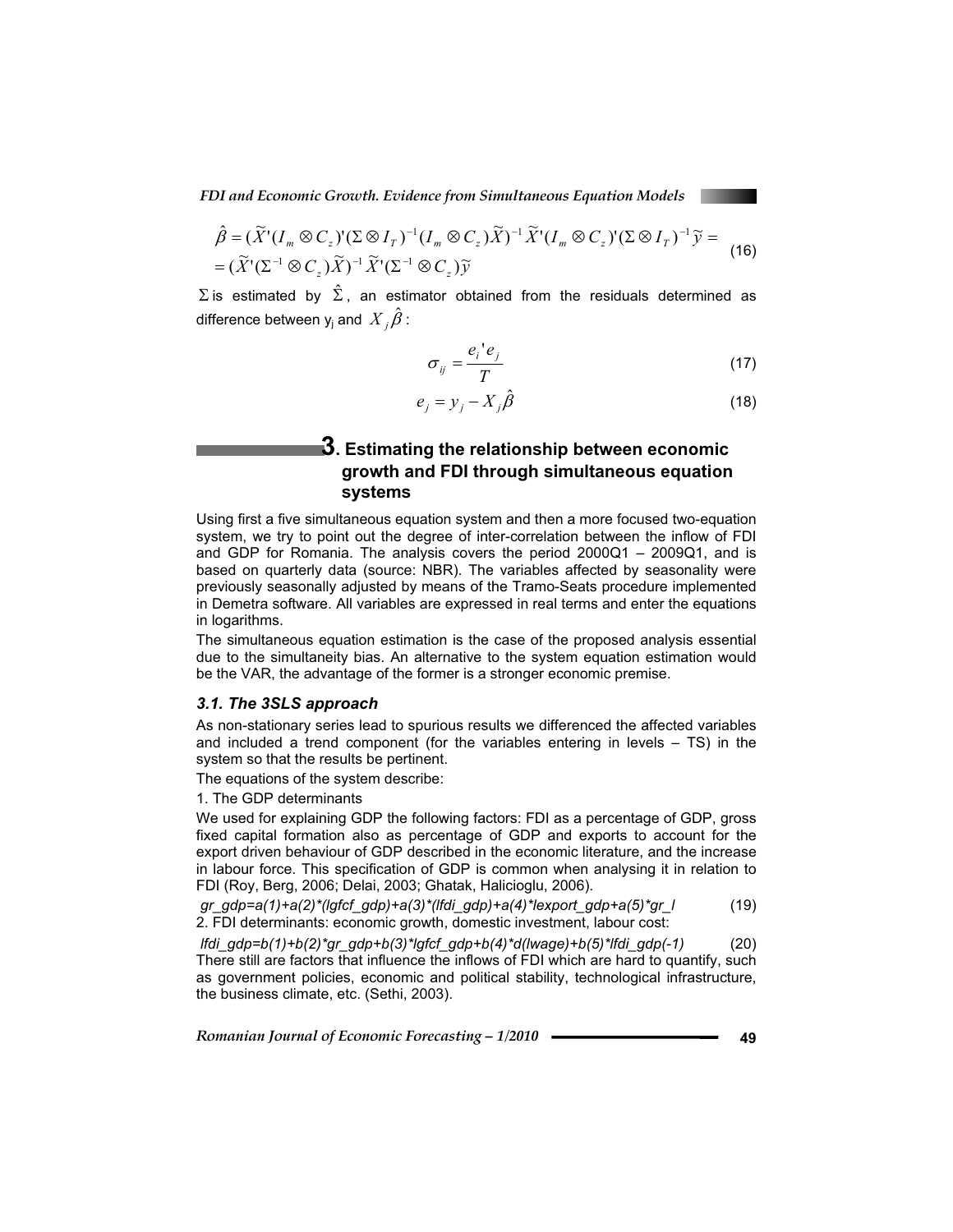3. Gross fixed capital formation determinants: besides economic activity (GDP) and foreign direct investment that can stimulate GFCF through spill-over effects, we also consider as a determinant of GFCF the deviation of the monetary aggregate from its trend as a measure for the liquidity available for financing investment (Mileva, 2008). The estimated equation is:

 *lgfcf\_gdp=c(1)+c(2)\*lfdi\_gdp+c(3)\*gr\_gdp+c(4)\*deviatie\_m3\_pib+c(5)\*lgfcf\_gdp(-1)* (21) 4. Export and import determinants: GDP which acts as a supply factor for exports and demand factor for import, the exchange rate, FDI (the establishment of new branches sometimes leads to an increase in imports of equipment and, at the same time, the goal of such investment is not only production for the domestic market but especially serving the regional market). The equations for export and import are:

 *export\_gdp=c(1)+c(2)\*gr\_gdp+c(3)\*lreer+c(4)\*lgfcf\_gdp+c(5)\*lexport\_gdp(-1)* (22)  *limport\_gdp=d(1)+d(2)\*gr\_gdp+d(3)\*lreer+d(4)\*lgfcf\_gdp+d(5)\*limport\_gdp(-1)* (23) Estimation results show than GDP growth, as it was considered in this first model, is influenced positively by foreign direct investments, the coefficient being statistically significant and positive. Other factors that have a positive impact on economic growth are exports, validating the export-driven hypothesis and also the growth rate of labour<sup>2</sup> . FDI, on the other hand, seems to be positively influenced by the growth rate, even though the statistical significance is doubtful. Furthermore, gross fixed capital formation is positively influenced by economic growth and the liquidity conditions, FDI seems to be acting as a substitute. The main determinants of both exports and imports seem to be economic growth, the real effective exchange rate and gross fixed capital formation. If the economic growth influences both export and import, the exchange rate seems to be influential only for imports, the same being valid for GFCF which acts as a demand factor. The results are shown in Appendix 1.

### *3.2. 2SLS estimation*

The five-equation system estimated previously reveals a slight relation between FDI and GDP. Further on, we will develop a two-equation system in levels not to lose any of the information contained in the variables. We use a different procedure and to some extent different variables to have another picture of the relationship and, therefore, to be able to draw proper conclusions when summing up the results of the two approaches. The system is:

> *lfdi=c(1)+c(2)\*lgdp+c(3)\*ldo+c(5)\*lwage lgdp=c(6)+c(7)\*lfdi+c(8)\*lgfcf+c(9)\*ltb* (24)

As instruments all the exogenous variables will be used: the degree of openness (determined as the share of exports plus imports on GDP), wage, gross fixed capital formation and the trade balance.

When variables are expressed in levels and are not stationary, there is a possibility of spurious results. As in the first stage of the 2SLS, then endogenous variables are regressed on the exogenous ones through the OLS method, we firstly tested for a

 $\overline{a}$ 

*<sup>2</sup> Even though the coefficients are not statistically significant we mention their positive influence as it is really difficult to obtain statistically relevant result when having a small sample and a high number of equations and coefficients.*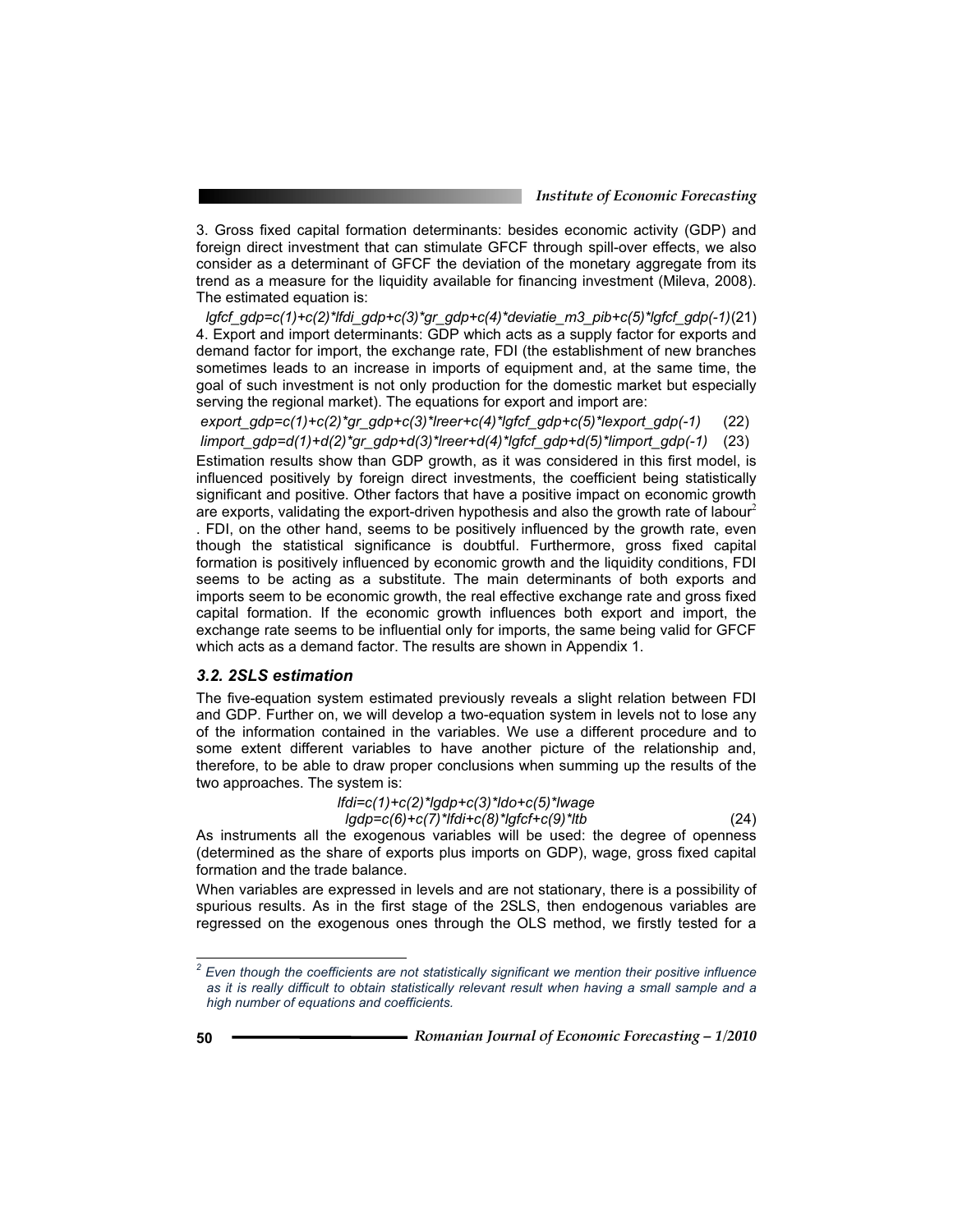

cointegration relationship between the variables. If they prove to be cointegrated, we consider that estimating the 2SLS doesn't lead to spurious results.

The analysis of cointegration showed that the variables are cointegrated but in the presence of a trend (see Appendix 2). Therefore, to the previously mentioned instruments the variable accounting for the trend will be added.

The results of the 2SLS estimation of the two-equation system model show that there is a bidirectional or circular relation between FDI and GDP, that is FDI flows to countries with increasing GDP and it leads to an increase in the economic activity in the recipient country. Still, the proportions are different, FDI having a small impact on GDP. The difference from the previous results where the coefficient was higher comes from the manner in which variables enter the equation. Previously the share of FDI in GDP was considered in relation to the economic growth whereas in this case, both variables (GDP and FDI) are in levels.

**Table 1** 

### **The FDI equation**

Estimation Method: Two-Stage Least Squares Sample: 2000Q1 2008Q4 Included observations: 36

Total system (balanced) observations 72

|      | Coefficient | Std. Error | t-Statistic | Prob. |
|------|-------------|------------|-------------|-------|
| C(1) | -99.656     | 40.726     | $-2.447$    | 0.017 |
| C(2) | 13.480      | 5.880      | 2.293       | 0.025 |
| C(3) | $-1.783$    | 4.842      | $-0.368$    | 0.714 |
| C(5) | -4.861      | 2.626      | $-1.851$    | 0.069 |

# Equation: LFDI=C(1)+C(2)\*LGDP+C(3)\*LDO+C(5)\*LWAGE

Instruments: LDO LWAGE LTB LGFCF @TREND C Observations: 36

| <b>UDJUI VALIUIIJ. UU</b> |       |                          |       |
|---------------------------|-------|--------------------------|-------|
| R-squared                 | 0.725 | Mean dependent var       | 6.956 |
| Adjusted R-squared        |       | 0.700 S.D. dependent var | 0.789 |
| S.E. of regression        |       | 0.432 Sum squared resid  | 5.982 |
| Durbin-Watson stat        | 1.798 |                          |       |

The results presented in the above table reveal the impact of wages on FDI inflows, showing that lower wage levels may attract inflows, being in fact more attractive due to small production costs.

*Romanian Journal of Economic Forecasting - 1/2010* **- • • • • 51**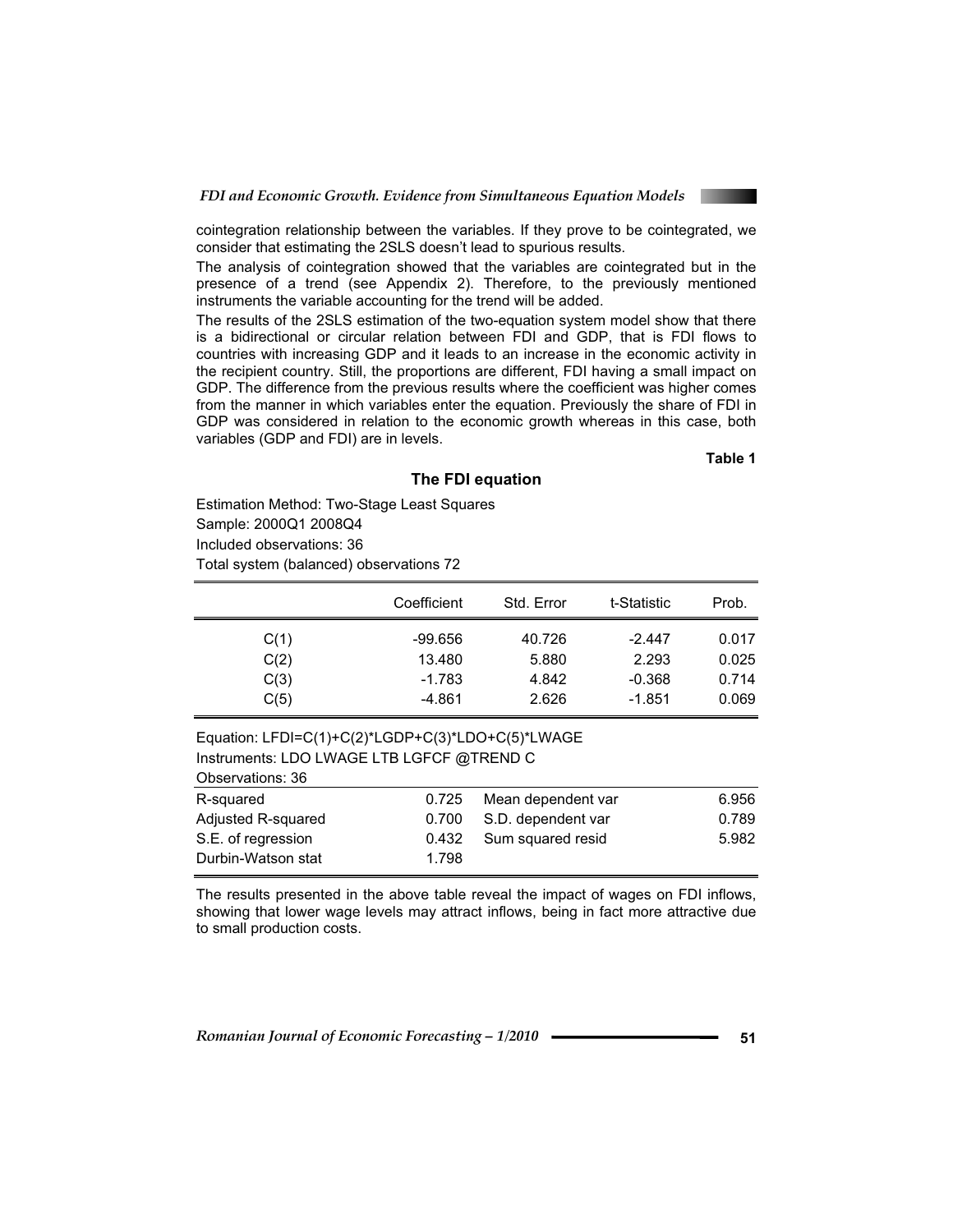### **Table 2**

### **The GDP equation**

Estimation Method: Two-Stage Least Squares Sample: 2000Q1 2008Q4 Included observations: 36 Total system (balanced) observations 72

|      | Coefficient | Std. Error | t-Statistic | Prob. |
|------|-------------|------------|-------------|-------|
| C(6) | 6.713       | 0.4875     | 13.782      | 0.000 |
| C(7) | 0.085       | 0.028      | 3.051       | 0.003 |
| C(8) | 0.356       | 0.0856     | 4.165       | 0.001 |
| C(9) | $-0.031$    | 0.050      | $-0.630$    | 0.531 |

#### Equation: LGDP=C(6)+C(7)\*LFDI+C(8)\*LGFCF+C(9)\*LTB Instruments: LDO LWAGE LTB LGFCF @TREND C Observations: 36

| <b>UDJUI VULIUIIJ. UU</b> |       |                    |        |
|---------------------------|-------|--------------------|--------|
| R-squared                 | 0.963 | Mean dependent var | 10.143 |
| Adjusted R-squared        | 0.960 | S.D. dependent var | 0.156  |
| S.E. of regression        | 0.031 | Sum squared resid  | 0.032  |
| Durbin-Watson stat        | 2.043 |                    |        |
|                           |       |                    |        |

# **4. Conclusions**

Estimating the relations between variables through system equations takes into account the simultaneity of the variables and the estimation problems, offering the advantage of simultaneously estimating the coefficients from the system using its whole information. Another advantage of using SEM is the important economic background they have.

By using this type of methods, we tried to reach the purpose of this analysis which was to investigate whether, in the case of Romania, FDI has a positive impact on economic growth. The analysis was based on two different approaches. The first consisted of a five-equation system which analysed the connection between economic growth and the share of FDI in GDP by using the 3SLS method for its estimation so as to take account of all the information existent in the system. This attempt revealed a bidirectional connection between the variables and also highlighted the importance of economic growth for all the other endogenous variables.

In the second approach we introduced in a smaller equation system the variables in levels so that all the information existent in their evolution is kept.

The results of both methods converge towards the idea of a circular relation between the two variables. Still, the incoming FDI are attracted not only by GDP but, when looking at the fist estimation procedure, it is clear that other factors not included in the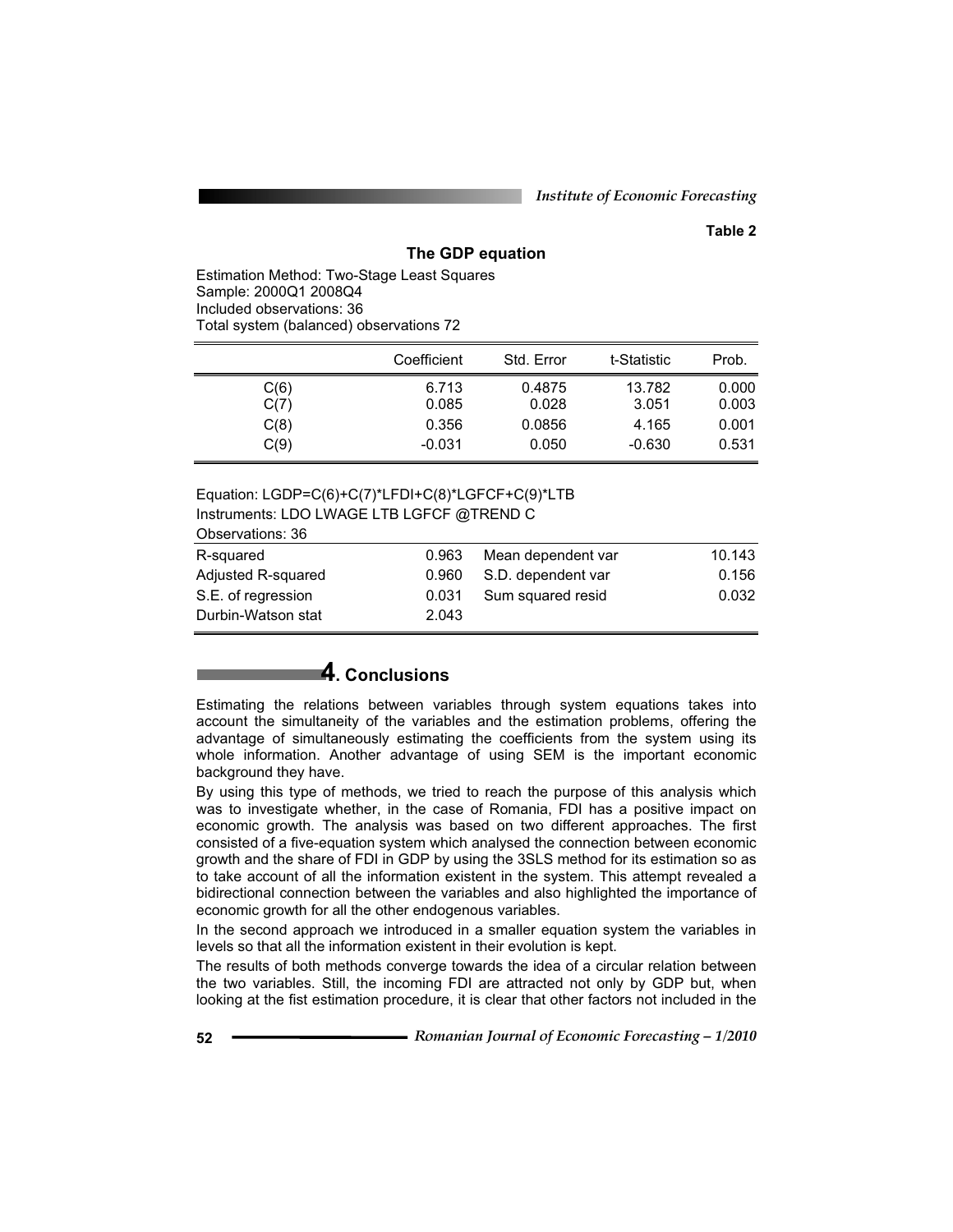

analysis, besides labour costs which proved significant in the second estimation method, have a considerable influence. Therefore, future analysis will include government expenditure, infrastructure, a measure of taxation to point out the determinants of FDI.

### **References**

- Accolley, D. (2007), "The Determinants and Impacts of Foreign Direct Investment", MPRA Paper Nr. 3084, 2007.
- Berument, H. and N.N. Dincer, (2004), "Do Capital Flows Improve Macroeconomic Performance in Emerging Markets? The Turkish Experience", Emerging Markets Finance & Trade, 40: 20-32
- Chen, H. (2009),"The Analysis of Simultaneous Multi-Equations Model on the Relationship between Trade and Economic Growth in China", International Journal of Business and Management, 4(1).
- Dewenter, K. (1995), "Do Exchange Rate Changes Drive Foreign Direct Investment?", The Journal of Business, 68( 3): 405-433.
- Ghatak, A. and F. Halicioglu, (2006), "Foreign Direct Investment and Economic Growth: Some Evidence From Across The World", MPRA Paper No. 3563.
- Green, W. H., (2000), "Econometric Analysis", 4<sup>th</sup> Edition, USA: Prentice Hall International Inc..
- Gujarati, D. N, (1995), Basic Econometrics, 3<sup>rd</sup> edition, Singapore: McGraw.Hill, Inc.
- Hamilton, J. (1994), Time Series Analysis, Princeton University Press.
- Mehanna, R.A., (2003), "The Temporal Causality between Investment and Growth in Developing Economies", Journal of Business and Economics Research, 1(3).
- Mileva, E. (2008), "The Impact of Capital Flows on Domestic Investment in Transition Economies", European Central Bank, Working Papers no.871.
- Mody, A. and A. P. Murshid, (2004) "Growing up with Capital Flows", Journal of International Economics.
- Pecican, E. St. (2005), Econometria pentru economisti, Bucuresti: Editura Economica.
- Qin, D., M. A. Cagas, G. Ducanes, He X., Liu R., N. Magtibay-Ramos and P. Quising, (2007), "A Macroeconomic Model of the Chinese Economy", Economic Modelling, 24(5): 814-822.
- Sethi, D., S. E. Guisinger, S. E. Phelan, and D. M. Berg, (2003), "Trends in Foreign Direct Investment Flows: A theoretical and Empirical Analysis", Journal of International Business Studies, 34(4): 315-326.
- Udo, E. A. and I.K. Obiora, (2006), "Determinants of Foreign Direct Investment and Economic Growth in the West African Monetary Zone: A System Equations Approach", GTAP, paper presented at the 9th Annual Conference on Global Economic Analysis, Addis Ababa, Etiopia, 2006.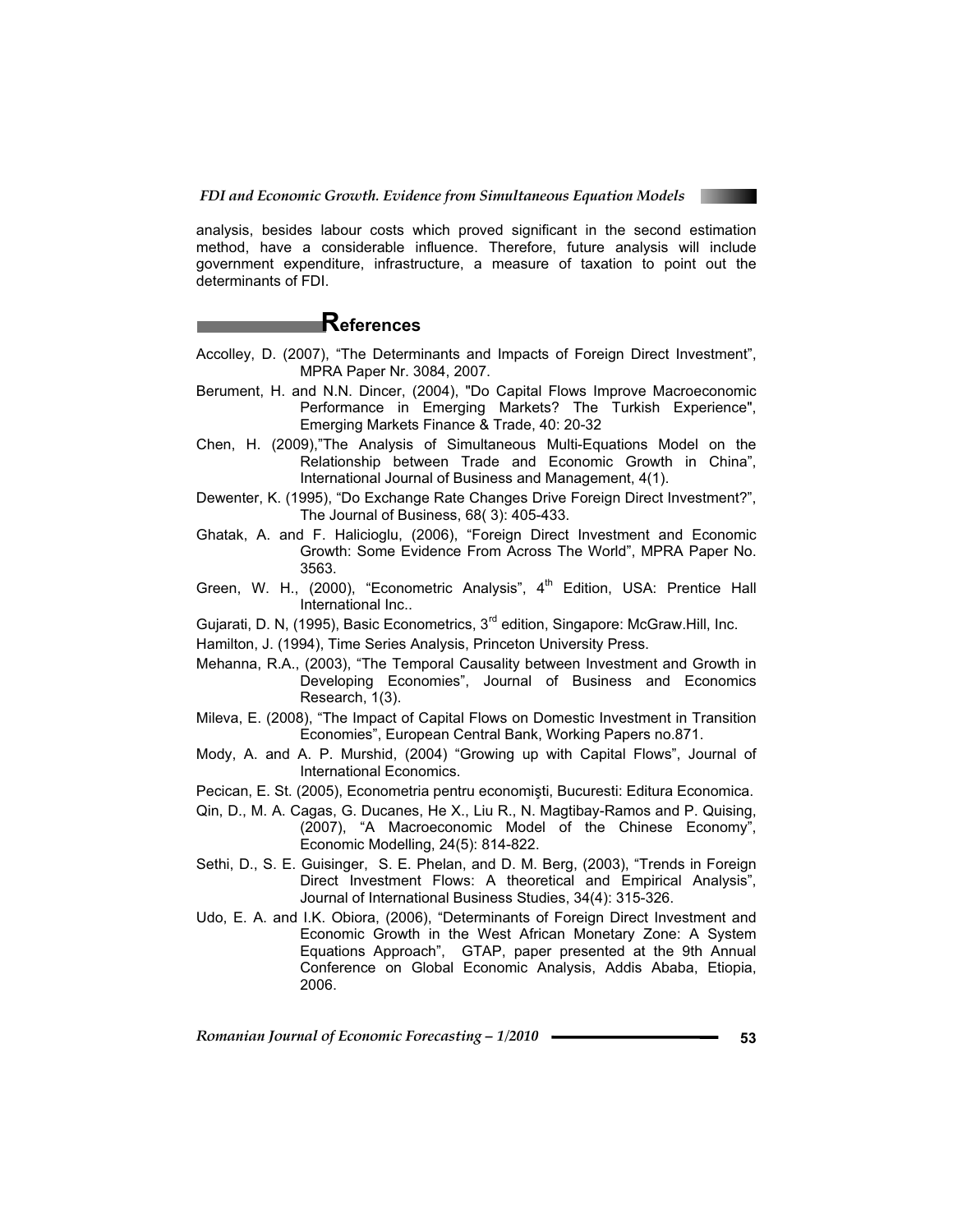### **Appendix 1**

Estimation Method: Three-Stage Least Squares Sample: 2000Q2 2009Q1 Included observations: 36 Total system (unbalanced) observations 178 Linear estimation after one-step weighting matrix

|       | Coefficient | Std. Error | t-Statistic | Prob.       |
|-------|-------------|------------|-------------|-------------|
| C(1)  | 22.51       | 8.528      | 2.64        | 0.009       |
| C(2)  | 3.461       | 3.142      | 1.102       | 0.273       |
| C(3)  | 3.126       | 0.732      | 4.272       | 0           |
| C(4)  | 2.59        | 3.078      | 0.841       | 0.402       |
| C(5)  | 0.201       | 0.144      | 1.401       | 0.163       |
| C(6)  | $-0.23$     | 0.094      | $-2.437$    | 0.016       |
| C(7)  | $-7.23$     | 2.184      | $-3.311$    | 0.001       |
| C(8)  | 0.195       | 0.13       | 1.499       | 0.136       |
| C(9)  | $-1.485$    | 1.167      | $-1.273$    | 0.205       |
| C(10) | 4.72        | 12.697     | 0.372       | 0.711       |
| C(11) | $-0.079$    | 0.099      | $-0.799$    | 0.426       |
| C(12) | 0.074       | 0.025      | 2.911       | 0.004       |
| C(13) | $-0.672$    | 0.186      | $-3.614$    | 0           |
| C(14) | 0.022       | 0.01       | 2.325       | 0.021       |
| C(15) | $-0.084$    | 0.023      | $-3.641$    | 0           |
| C(16) | 0.818       | 0.071      | 11.493      | 0           |
| C(17) | 0.277       | 0.1        | 2.775       | 0.006       |
| C(18) | 0.007       | 0.002      | 3.576       | 0.001       |
| C(19) | $-0.423$    | 0.545      | $-0.775$    | 0.439       |
| C(20) | 0.011       | 0.009      | 1.266       | 0.208       |
| C(21) | $-0.011$    | 0.133      | $-0.081$    | 0.936       |
| C(22) | 0.018       | 0.078      | 0.235       | 0.814       |
| C(23) | 0.529       | 0.195      | 2.717       | 0.007       |
| C(24) | 0.004       | 0.004      | 1.126       | 0.262       |
| C(25) | $-1.249$    | 0.798      | $-1.564$    | 0.12        |
| C(26) | 0.076       | 0.018      | 4.099       | $\mathbf 0$ |
| C(27) | 0.268       | 0.146      | 1.838       | 0.068       |
| C(28) | 0.871       | 0.235      | 3.712       | 0           |
| C(29) | $-0.418$    | 0.291      | $-1.437$    | 0.153       |
| C(30) | 0.019       | 0.006      | 3.34        | 0.001       |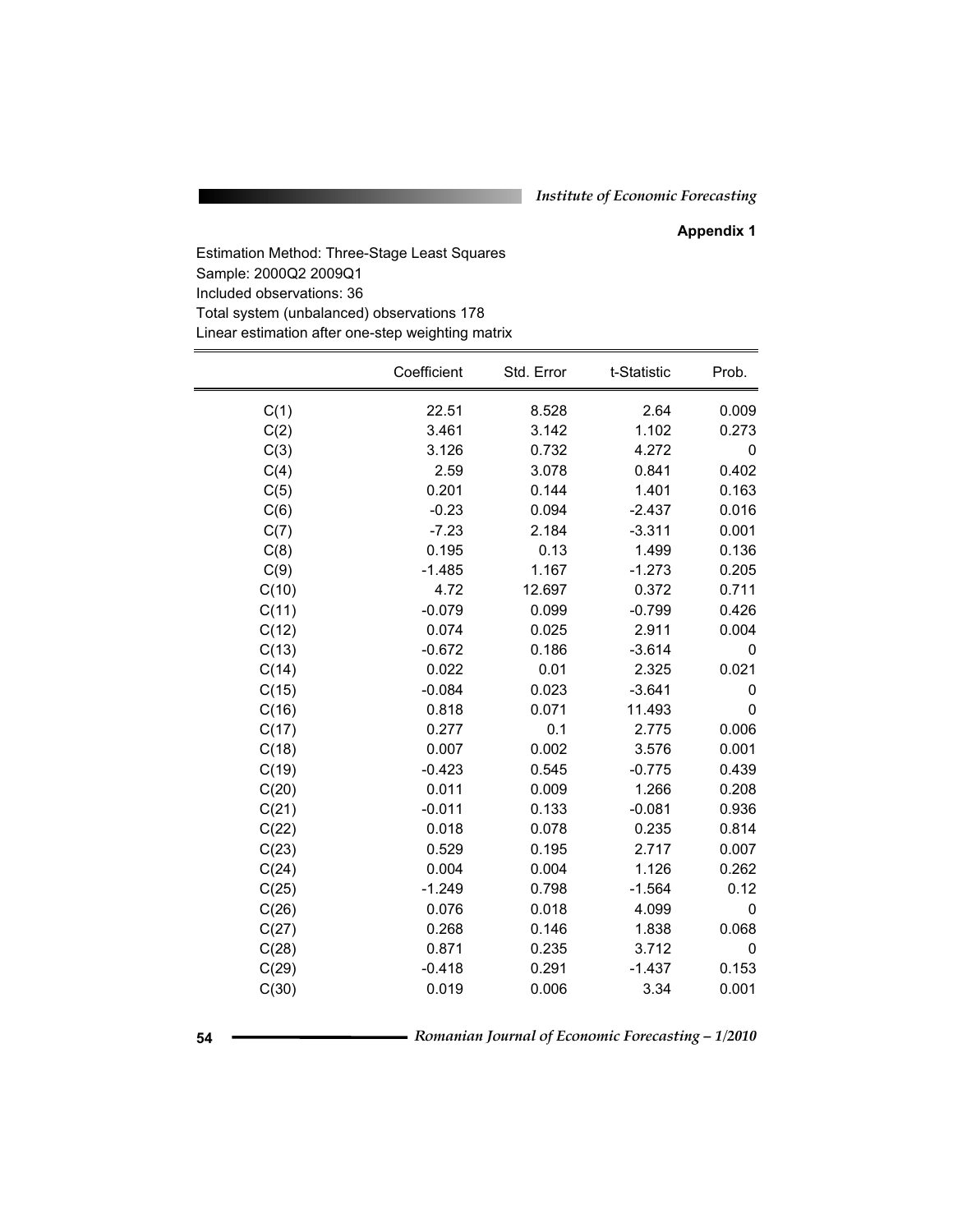| Determinant residual covariance                              |          | 5.17E-12           |          |
|--------------------------------------------------------------|----------|--------------------|----------|
| Equation: GR_GDP=C(1)+C(2)*(LGFCF_GDP)+C(3)*(LFDI_GDP)       |          |                    |          |
| +C(4)*LEXPORT_GDP+C(5)*GR_L+C(6)*@TREND                      |          |                    |          |
| Instruments: TB LFDI GDP(-1) LGFCF(-1) DEVIATION M3 GDP GR L |          |                    |          |
| LIMPORT GDP(-1) LEXPORT GDP(-1) @TREND C                     |          |                    |          |
| Observations: 36                                             |          |                    |          |
| R-squared                                                    | $-1.195$ | Mean dependent var | 1.262    |
| Adjusted R-squared                                           | $-1.561$ | S.D. dependent var | 0.944    |
| S.E. of regression                                           | 1.511    | Sum squared resid  | 68.487   |
| Durbin-Watson stat                                           | 2.086    |                    |          |
| Equation: LFDI GDP=C(7)+C(8)*GR GDP+C(9)*LGFCF GDP+C(10)     |          |                    |          |
| *D(LWAGE)+C(11)*LFDI_GDP(-1)+C(12)*@TREND                    |          |                    |          |
| Instruments: TB LFDI_GDP(-1) LGFCF(-1) DEVIATION_M3_GDP GR_L |          |                    |          |
| LIMPORT GDP(-1) LEXPORT GDP(-1) @TREND C                     |          |                    |          |
| Observations: 36                                             |          |                    |          |
| R-squared                                                    | 0.594    | Mean dependent var | $-3.139$ |
| Adjusted R-squared                                           | 0.526    | S.D. dependent var | 0.63     |
| S.E. of regression                                           | 0.434    | Sum squared resid  | 5.644    |
| Durbin-Watson stat                                           | 2.04     |                    |          |
| Equation: LGFCF_GDP=C(13)+C(14)*GR_GDP(-1)+C(15)*LFDI_GDP    |          |                    |          |
| +C(16)*LGFCF_GDP(-1)+C(17)*DEVIATION_M3_GDP+C(18)<br>*@TREND |          |                    |          |
| Instruments: TB LFDI_GDP(-1) LGFCF(-1) DEVIATION_M3_GDP GR L |          |                    |          |
| LIMPORT GDP(-1) LEXPORT GDP(-1) @TREND C                     |          |                    |          |
| Observations: 36                                             |          |                    |          |
| R-squared                                                    | 0.975    | Mean dependent var | $-1.425$ |
| Adjusted R-squared                                           | 0.97     | S.D. dependent var | 0.216    |
| S.E. of regression                                           | 0.037    | Sum squared resid  | 0.041    |
| Durbin-Watson stat                                           | 1.462    |                    |          |
| Equation: LEXPORT_GDP=C(19)+C(20)*GR_GDP+C(21)*LREER         |          |                    |          |

+C(22)\*LGFCF\_GDP+C(23)\*LEXPORT\_GDP(-1)+C(24)\*@TREND

Instruments: TB LFDI\_GDP(-1) LGFCF(-1) DEVIATION\_M3\_GDP GR\_L LIMPORT\_GDP(-1) LEXPORT\_GDP(-1) @TREND C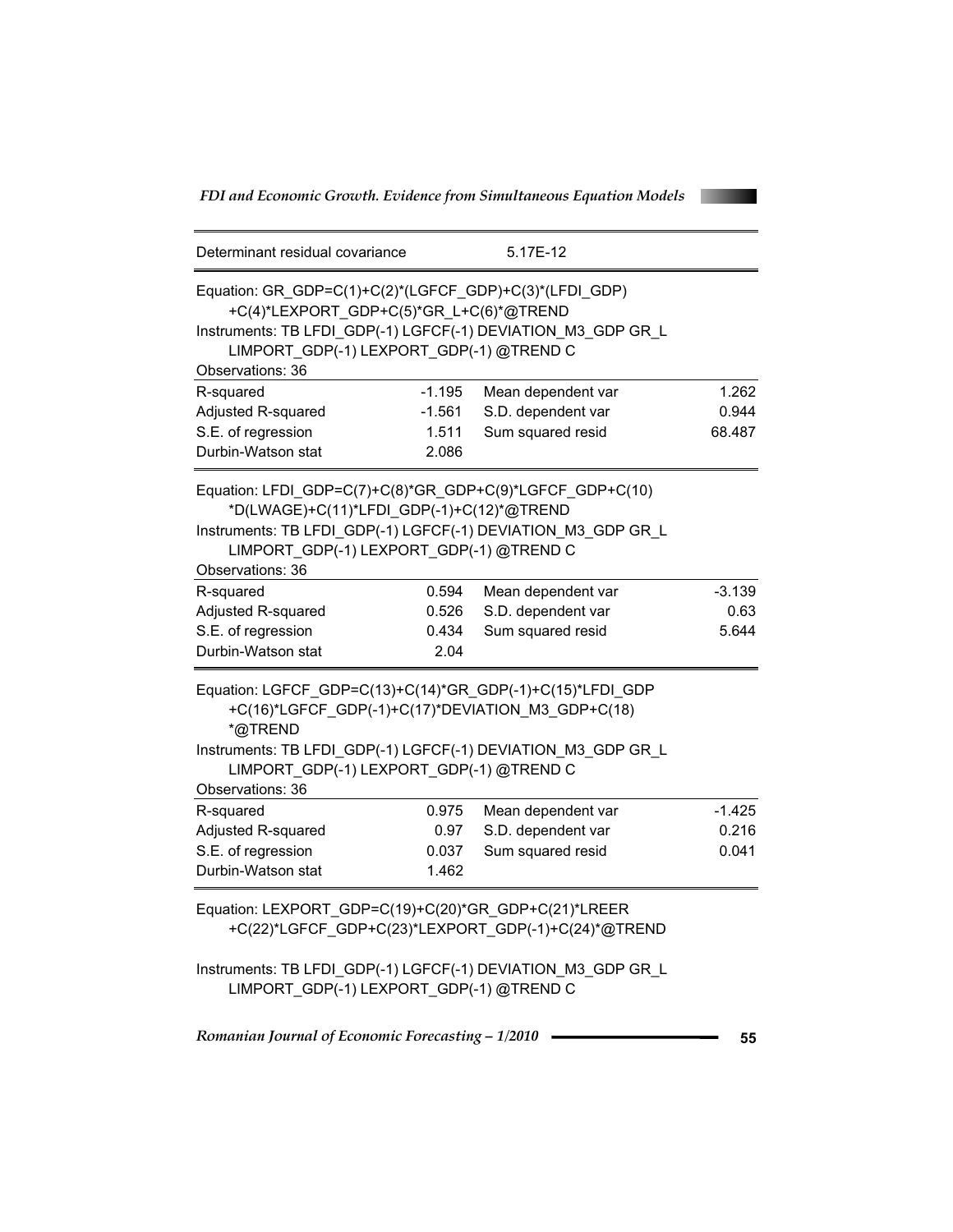| Observations: 35                                                                                                                                                                                                                            |       |                    |          |
|---------------------------------------------------------------------------------------------------------------------------------------------------------------------------------------------------------------------------------------------|-------|--------------------|----------|
| R-squared                                                                                                                                                                                                                                   | 0.95  | Mean dependent var | $-0.879$ |
| Adjusted R-squared                                                                                                                                                                                                                          | 0.941 | S.D. dependent var | 0.121    |
| S.E. of regression                                                                                                                                                                                                                          | 0.029 | Sum squared resid  | 0.025    |
| Durbin-Watson stat                                                                                                                                                                                                                          | 1.553 |                    |          |
| Equation: LIMPORT GDP=C(25)+C(26)*GR GDP+C(27)*LREER<br>+C(28)*LGFCF GDP+C(29)*LIMPORT GDP(-1)+C(30)*@TREND<br>Instruments: TB LFDI GDP(-1) LGFCF(-1) DEVIATION M3 GDP GR L<br>LIMPORT GDP(-1) LEXPORT GDP(-1) @TREND C<br>Observations: 35 |       |                    |          |
| R-squared                                                                                                                                                                                                                                   | 0.956 | Mean dependent var | $-0.517$ |
| Adjusted R-squared                                                                                                                                                                                                                          | 0.949 | S.D. dependent var | 0.296    |
| S.E. of regression                                                                                                                                                                                                                          | 0.067 | Sum squared resid  | 0.129    |
| Durbin-Watson stat                                                                                                                                                                                                                          | 1.963 |                    |          |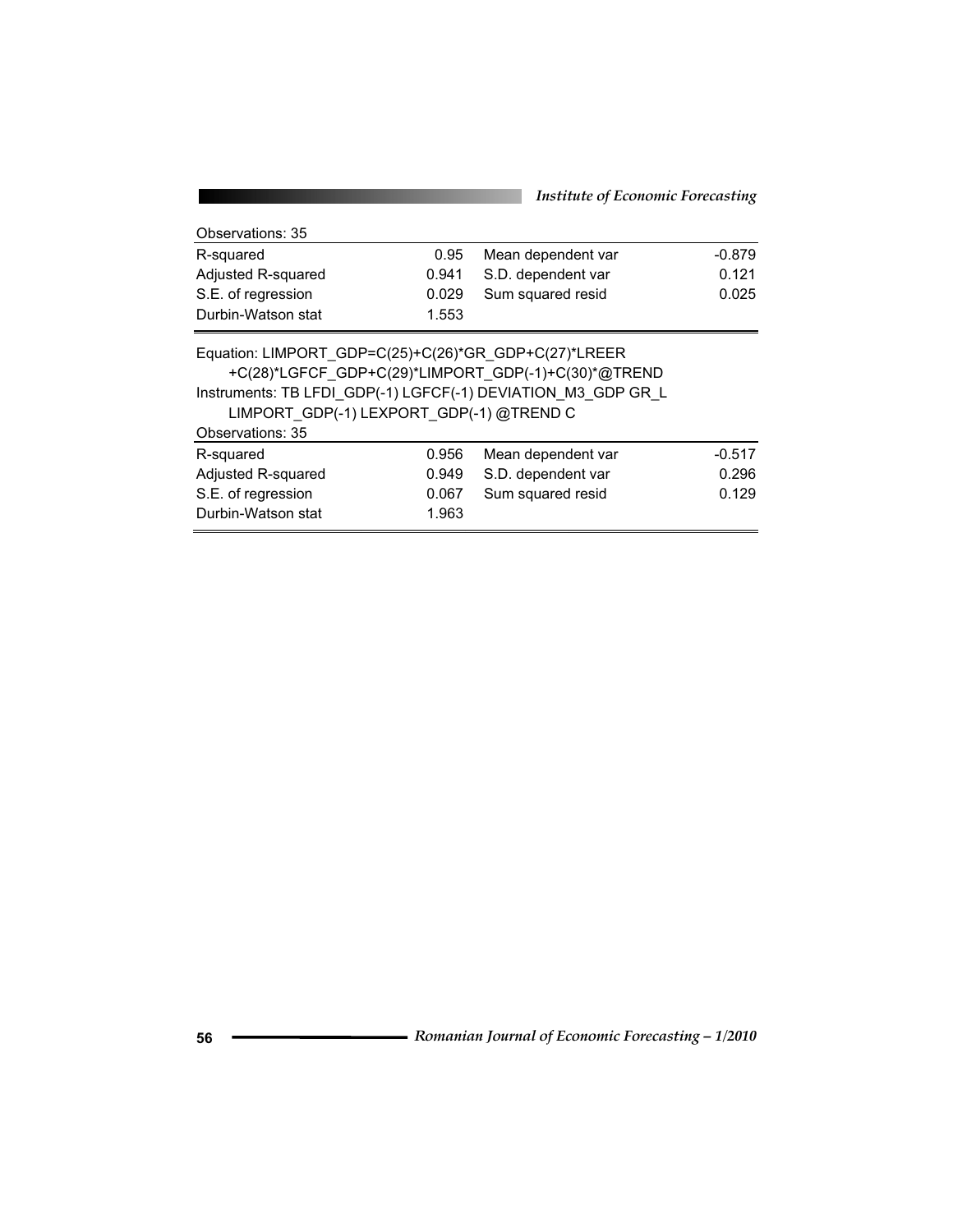### **Appendix 2**

| Hypothesized<br>No. of $CE(s)$ | Eigenvalue | Trace<br><b>Statistic</b> | 0.05<br><b>Critical Value</b> | Prob.** |
|--------------------------------|------------|---------------------------|-------------------------------|---------|
| None <sup>*</sup>              | 0.708771   | 95.13410                  | 79.34145                      | 0.0020  |
| At most 1                      | 0.564290   | 53.19014                  | 55.24578                      | 0.0750  |
| At most 2                      | 0.340423   | 24.94366                  | 35.01090                      | 0.3870  |
| At most 3                      | 0.224225   | 10.79436                  | 18.39771                      | 0.4071  |
| At most 4                      | 0.061609   | 2.162019                  | 3.841466                      | 0.1415  |

Trace test indicates 1 cointegrating eqn(s) at the 0.05 level

\* denotes rejection of the hypothesis at the 0.05 level

\*\*MacKinnon-Haug-Michelis (1999) p-values

Unrestricted Cointegration Rank Test (Trace)

Unrestricted Cointegration Rank Test (Maximum Eigenvalue)

| Hypothesized<br>No. of $CE(s)$ | Eigenvalue | Max-Eigen<br><b>Statistic</b> | 0.05<br><b>Critical Value</b> | Prob.** |
|--------------------------------|------------|-------------------------------|-------------------------------|---------|
| None <sup>*</sup>              | 0.708771   | 41.94396                      | 37.16359                      | 0.0131  |
| At most 1                      | 0.564290   | 28.24648                      | 30.81507                      | 0.0998  |
| At most 2                      | 0.340423   | 14.14931                      | 24.25202                      | 0.5738  |
| At most 3                      | 0.224225   | 8.632338                      | 17.14769                      | 0.5343  |
| At most 4                      | 0.061609   | 2.162019                      | 3.841466                      | 0.1415  |

Max-eigenvalue test indicates 1 cointegrating eqn(s) at the 0.05 level

\* denotes rejection of the hypothesis at the 0.05 level

\*\*MacKinnon-Haug-Michelis (1999) p-values

Unrestricted Cointegration Rank Test (Trace)

| Hypothesized<br>No. of $CE(s)$ | Eigenvalue | Trace<br><b>Statistic</b> | 0.05<br><b>Critical Value</b> | Prob.** |
|--------------------------------|------------|---------------------------|-------------------------------|---------|
| None <sup>*</sup>              | 0.952329   | 234.0270                  | 79.34145                      | 0.0000  |
| At most 1 *                    | 0.931916   | 136.6371                  | 55.24578                      | 0.0000  |
| At most $2^*$                  | 0.733968   | 50.65255                  | 35.01090                      | 0.0005  |
| At most 3                      | 0.225248   | 8.280126                  | 18.39771                      | 0.6542  |
| At most 4                      | 0.003535   | 0.113315                  | 3.841466                      | 0.7364  |
|                                |            |                           |                               |         |